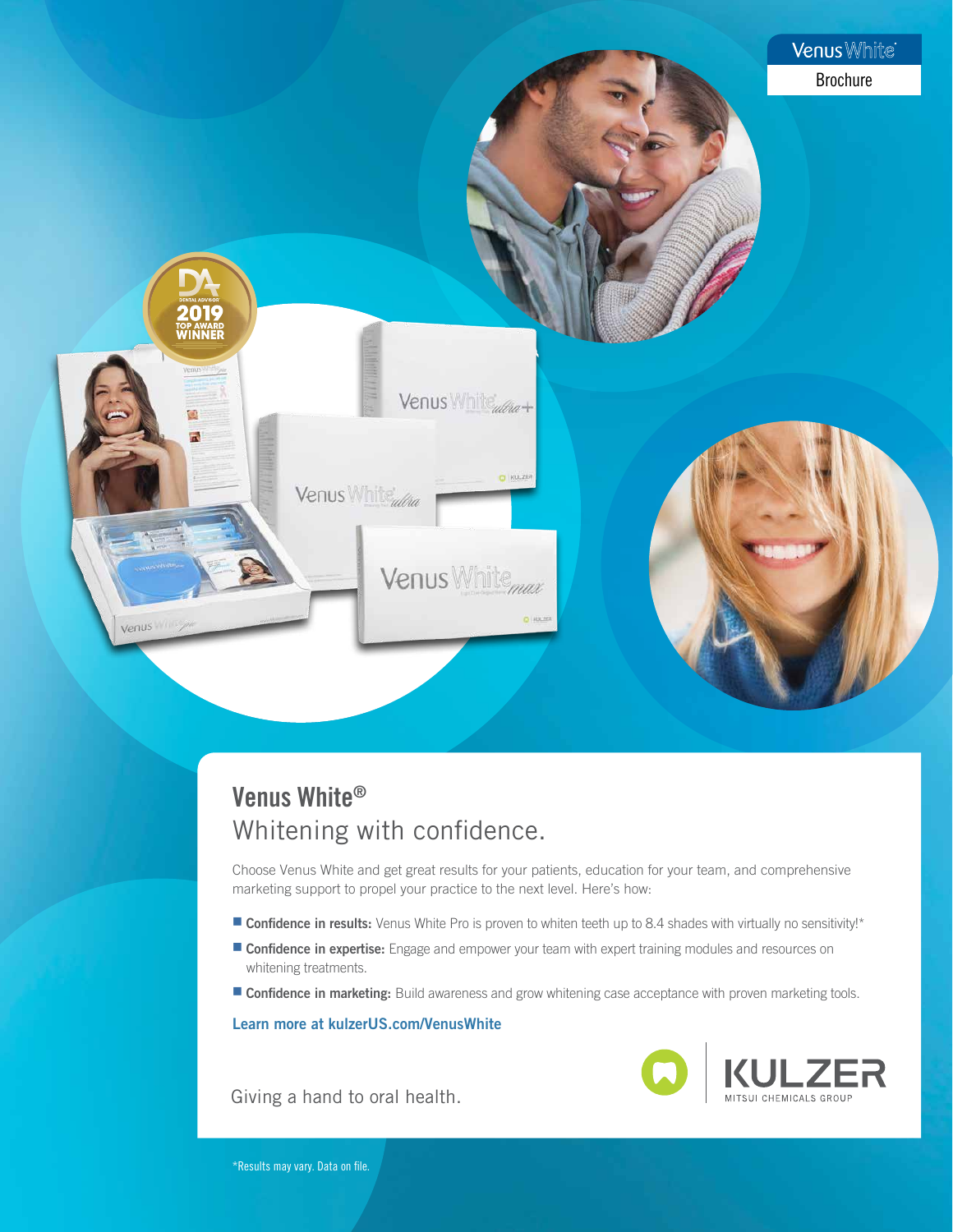## Personalized professional whitening Three levels of whitening



1 Venus White Max In-Office Whitening

- Three or four 15-minute treatments with 38% hydrogen peroxide gel
- Syringe-to-syringe mixing chemically activates the product, ensures a thorough mix and provides maximum freshness
- Contains potassium nitrate, which helps decrease sensitivity associated with bleaching
- To keep teeth white, follow with Venus White Pro custom take-home trays or Venus White Ultra pre-filled, disposable whitening trays



## 2 Venus White Pro

Take-Home Whitening for Custom Trays

- Custom whitening trays take a patient's smile up to 8.4 shades whiter with virtually no sensitivity\*
- Contains potassium nitrate, which helps decrease sensitivity associated with bleaching
- 3 strength levels available: 16%, 22%, and 35% Carbamide Peroxide.
- Sticky, viscous gel is mint flavored for patient comfort
- Full Patient Kits, Refill Kits and 50-Syringe Packs available
- To keep teeth their whitest, Refill Kits should be used for touch-up every 6–12 months

\*Results may vary. Data on file.

## Venus White Pro is proven to whiten teeth up to 8.4 shades with virtually no sensitivity!\*

### The University of Texas

Venus White Pro Effectiveness Study Results Shade Change Measurement, Canine

|                                              | At 2 Weeks | At 3 Weeks | At 4 Weeks |
|----------------------------------------------|------------|------------|------------|
| <b>Shade Guide Units</b><br>(Vita Classical) | /8.4       | 8.0        |            |

Venus White Pro Sensitivity Study Results Average sensitivity ratings below "2" representing virtually no sensitivity

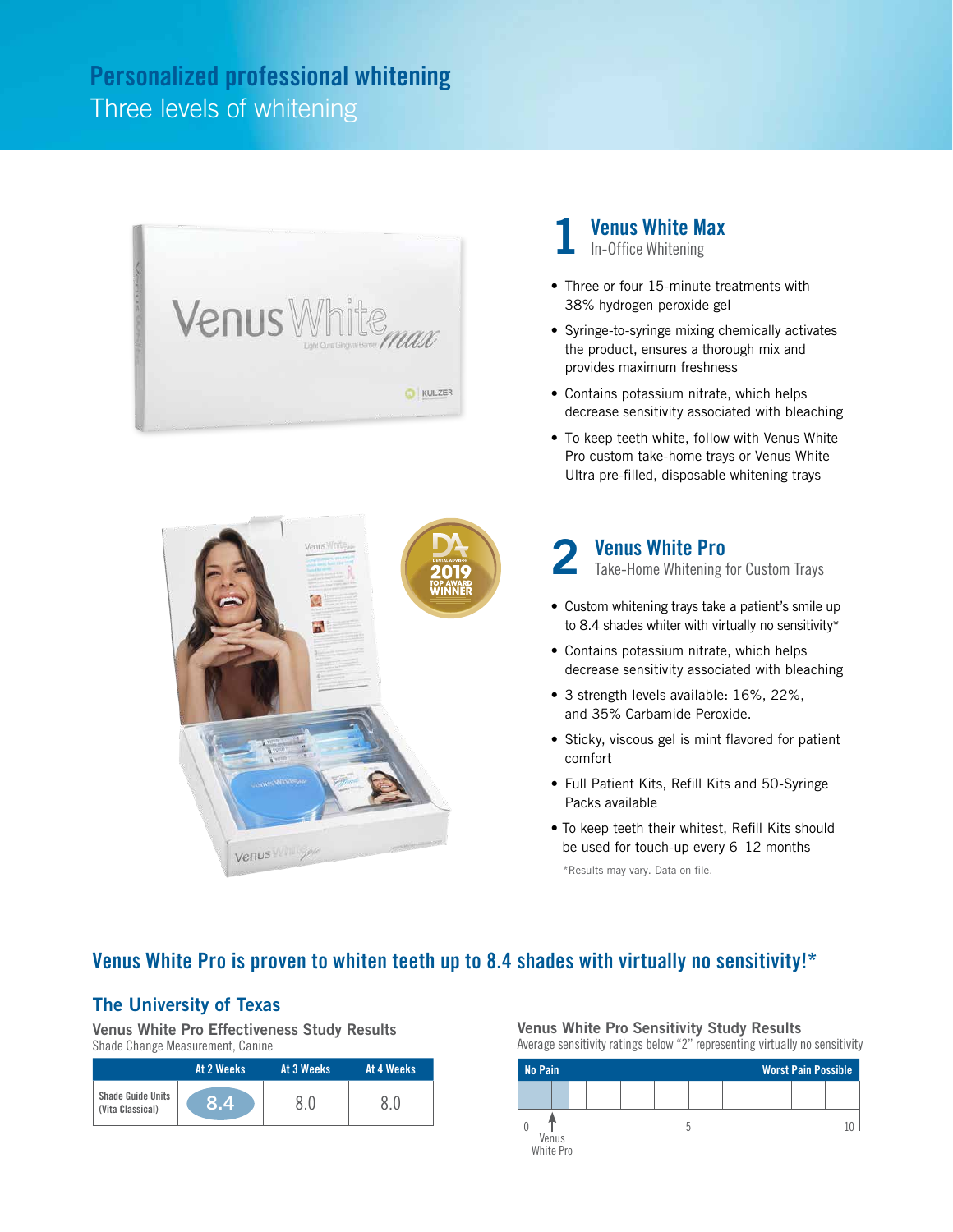

## 3 Venus White Ultra

Pre-Filled, Disposable Whitening Trays

- Convenient entry-level whitening provides unique business opportunities and opens doors to more advanced options
- Each disposable tray is pre-filled with mint-flavored 11.2% or 15% hydrogen peroxide gel
- Once-a-day treatment for up to seven days
- Visibly whiter teeth in just three days
- No chair time or multiple visits required
- Ultra thin—designed to mold securely around each tooth for maximum comfort

### See the Venus White Difference!



Venus White Pro Patient. Dentistry by Shannon Pace Brinker, CDA CDD.

Also from Kulzer:

# Ivory® ReLeaf™ The perfect companion for in-office whitening

- 280 degrees of suction
- Hands-free, high-volume efficiency
- Soft, comfortable and universal mouthpiece for your patients
- Simple setup—connects to existing HVE system in  $<$  60 seconds



| Ivory <sup>®</sup> ReLeaf <sup>™</sup> |                                                                                                                                  |  |
|----------------------------------------|----------------------------------------------------------------------------------------------------------------------------------|--|
| 66075335                               | <b>ReLeaf Standard Kit</b> 100 Leaves (2 x 50 Packs), 2 Long HVE Hoses, 6 Short Quick Disconnect Hoses,<br>6 U-Shaped Connectors |  |
| 66075336                               | <b>Releaf Pro Kit</b> 200 Leaves (4 x 50 Packs), 2 Long HVE Hoses, 6 Short Quick Disconnect Hoses,<br>6 U-Shaped Connectors      |  |
| 66075339                               | <b>ReLeaf 50 Refill</b> 50 Leaves                                                                                                |  |
| 66075340                               | <b>ReLeaf 100 Refill 100 Leaves</b>                                                                                              |  |
| 66075344                               | <b>ReLeaf Hose Accessory Kit</b> 2 Long HVE Hoses, 4 Short Quick Disconnect Hoses, 4 U-Shaped Connectors                         |  |
| 66075376                               | <b>ReLeaf U-Shaped Connectors 6 U-Shaped Connector Refills</b>                                                                   |  |